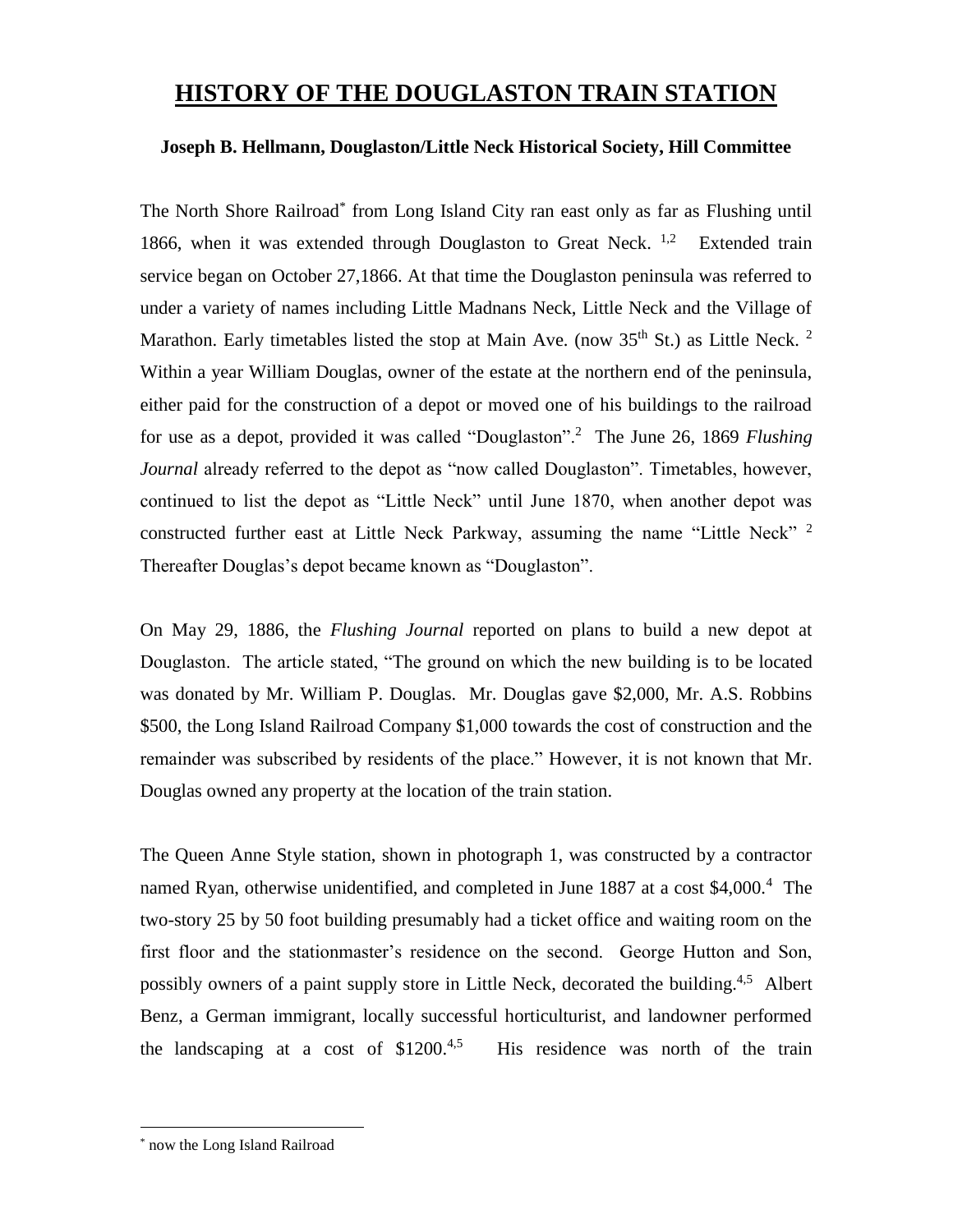station and is now the site of Public School 98. The June 18, 1887 *Flushing Journal* reported, "The grounds surrounding the depot, too, deserve mention for the pleasing symmetry of the paths and roadways and the beauty of the flowers and plants, that adorn the artistically arranged flower beds, all surrounded by a neat wire fence."

The station was moved back about 15 feet in 1907 to accommodate a second track which necessitated widening the Marathon cut between Douglaston and Little Neck.<sup>6</sup> Electric lights were installed at the depot in  $1910<sup>7</sup>$  although the line was not electrified until 1912.<sup>1</sup> The Main Ave. grade crossing at the station was eliminated by 1930 when the Douglaston Parkway overpass was constructed.<sup>1</sup>

During this time the stationmaster performed a variety of functions besides just selling tickets. His duties included stationmaster, freight agent, telegraph operator, express agent, postmaster and general information agent. A rail siding was located on the south side of the tracks, at the present location of the parking lot, for freight cars with locally ordered merchandise to be picked up. Mail was not delivered to homes in those days, but was picked up at the train station. Newspapers would list mail for pick-up.

By the mid  $20<sup>th</sup>$  century, the stationmaster no longer lived at the depot and many of his functions had disappeared. Without the need to maintain such large building, the elegant depot was demolished and replaced by the existing building in 1962, the same year that it was decided to demolish Pennsylvania Station in Manhattan. The new station, shown in Photograph 2, was designed by a local architect A. Gordon Lorimer to efficiently and cost effectively provide for its more limited functions. But recently the building was recently described as a " mundane brick and glass structure".<sup>8</sup> Was this another unfortunate historical loss in the interest of "progress". Today, half a century later, I believe that an imaginative reuse of the Queen Anne building would have been devised.

February 10, 2004